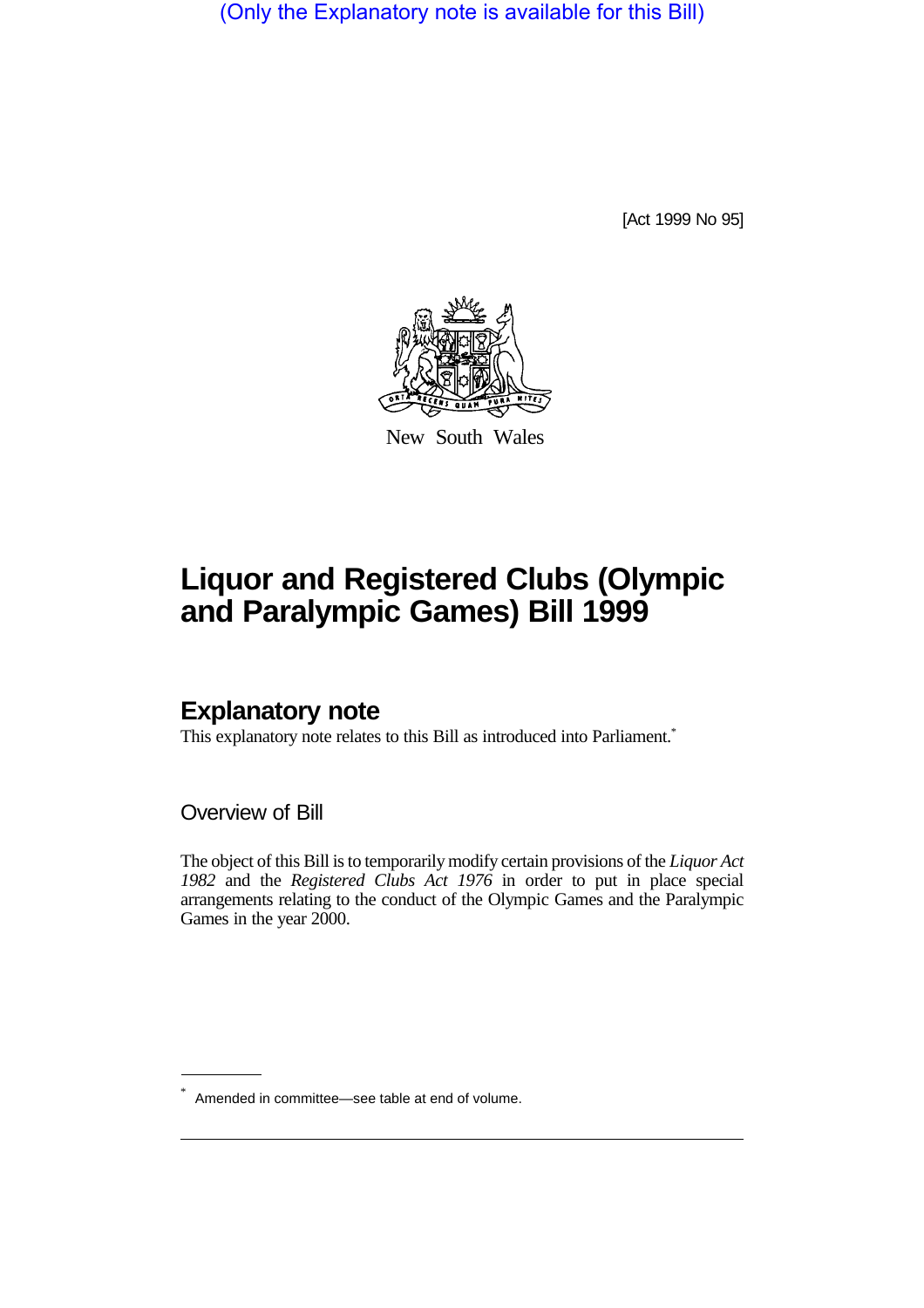Liquor and Registered Clubs (Olympic and Paralympic Games) Bill 1999 [Act 1999 No 95]

Explanatory note

# Outline of provisions

# **Part 1 Preliminary**

**Clause 1** sets out the name (also called the short title) of the proposed Act.

**Clause 2** provides for the commencement of the proposed Act on a day or days to be appointed by proclamation.

**Clause 3** defines certain words and expressions used in the proposed Act. Some provisions are expressed to apply only during *the Games period* which is defined to be the period from 2 September 2000 (the date on which the Olympic Village is to open) until 29 October 2000 (the last day of the Paralympic Games).

**Clause 4** provides that notes included in the proposed Act do not form part of it.

# **Part 2 Liquor Act 1982**

**Clause 5** provides that the proposed Part is to be construed with and as if it formed part of the *Liquor Act 1982*. The proposed Part therefore has effect as if it made unincorporable amendments to the *Liquor Act 1982*. The clause also provides that, in the event of an inconsistency between the proposed Part and the *Liquor Act 1982*, the proposed Part is to prevail to the extent of any inconsistency.

**Clause 6** enables the suspension of existing liquor licences at identified competition and major non-competition venues during the whole or any part of the period from 15 August 2000 to 1 November 2000, inclusive.

**Clause 7** enables the issue of temporary Governor's licences in respect of identified competition and major non-competition venues for the whole or any part of the period from:

- (a) 1 June 2000 to 1 November 2000, inclusive, in the case of the International Broadcast Centre, and
- (b) 1 August 2000 to 1 November 2000, inclusive, for other venues.

**Clause 8** permits, if an application is granted by the Licensing Court, an extension of trading hours for the Novotel Hotel and the Ibis Hotel, which are situated at Homebush Bay, in the same way as trading hours may currently be extended for hotels located in the City of Sydney.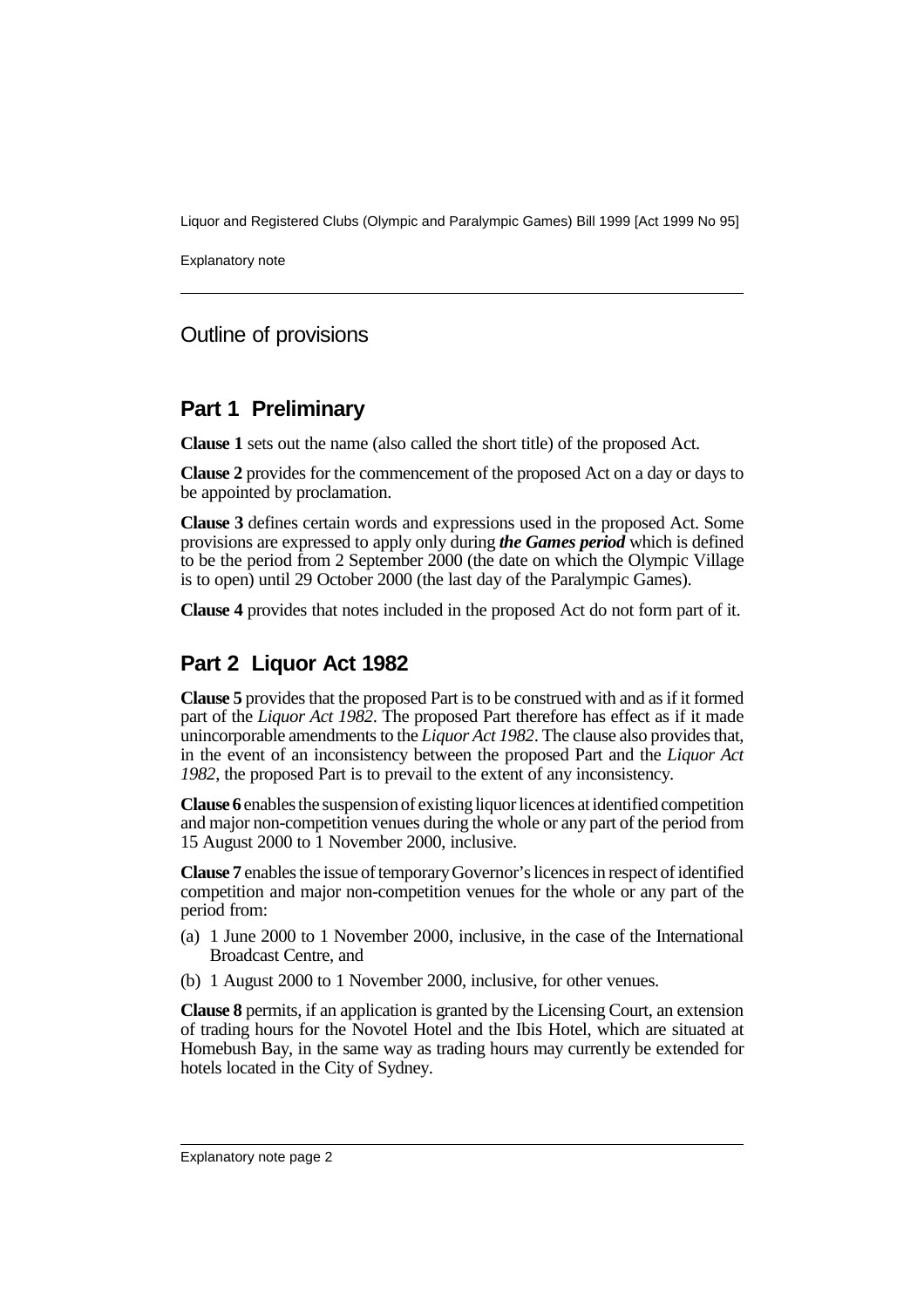Liquor and Registered Clubs (Olympic and Paralympic Games) Bill 1999 [Act 1999 No 95]

Explanatory note

**Clause 9** enables an extension of trading hours for hotels and on-licences, subject to specified controls:

- (a) in the Cities of Sydney and South Sydney and the local government area of North Sydney, and
- (b) in other specified local government areas, with the agreement of the local consent authority.

**Clause 10** enables the sale and supply of liquor at universities to Olympic Games technical officials who are accommodated at those universities, and their guests, during the period from 1 August 2000 to 1 November 2000, inclusive.

**Clause 11** relates to the sale and supply of liquor on vessels in waterways comprising, or that are located between, Port Stephens and Jervis Bay. Under section 35 of the *Liquor Act 1982*, liquor may only be sold or supplied on a vessel during a voyage after the vessel has left its berth. Clause 11 will enable an authorisation to be granted, with effect during the Games period, to sell and supply liquor to persons attending a function on a vessel while the vessel is berthed alongside or moored, subject to any conditions that may be imposed by the Licensing Court and the conditions that are specified in the clause.

# **Part 3 Registered Clubs Act 1976**

**Clause 12** provides that the proposed Part is to be construed with and as if it formed part of the *Registered Clubs Act 1976*. The proposed Part therefore has effect as if it made unincorporable amendments to the *Registered Clubs Act 1976*. The clause also provides that, in the event of an inconsistency between the proposed Part and the *Registered Clubs Act 1976*, the proposed Part is to prevail to the extent of any inconsistency.

**Clause 13** enables a registered club to enter into an arrangement, with the consent of a majority of the full members, for the use during the Games period of the whole or any part of its premises by persons, such as national Olympic committees, who are not members.

# **Part 4 Miscellaneous**

**Clause 14** provides that the functions conferred by the proposed Act are in addition to other functions conferred by law.